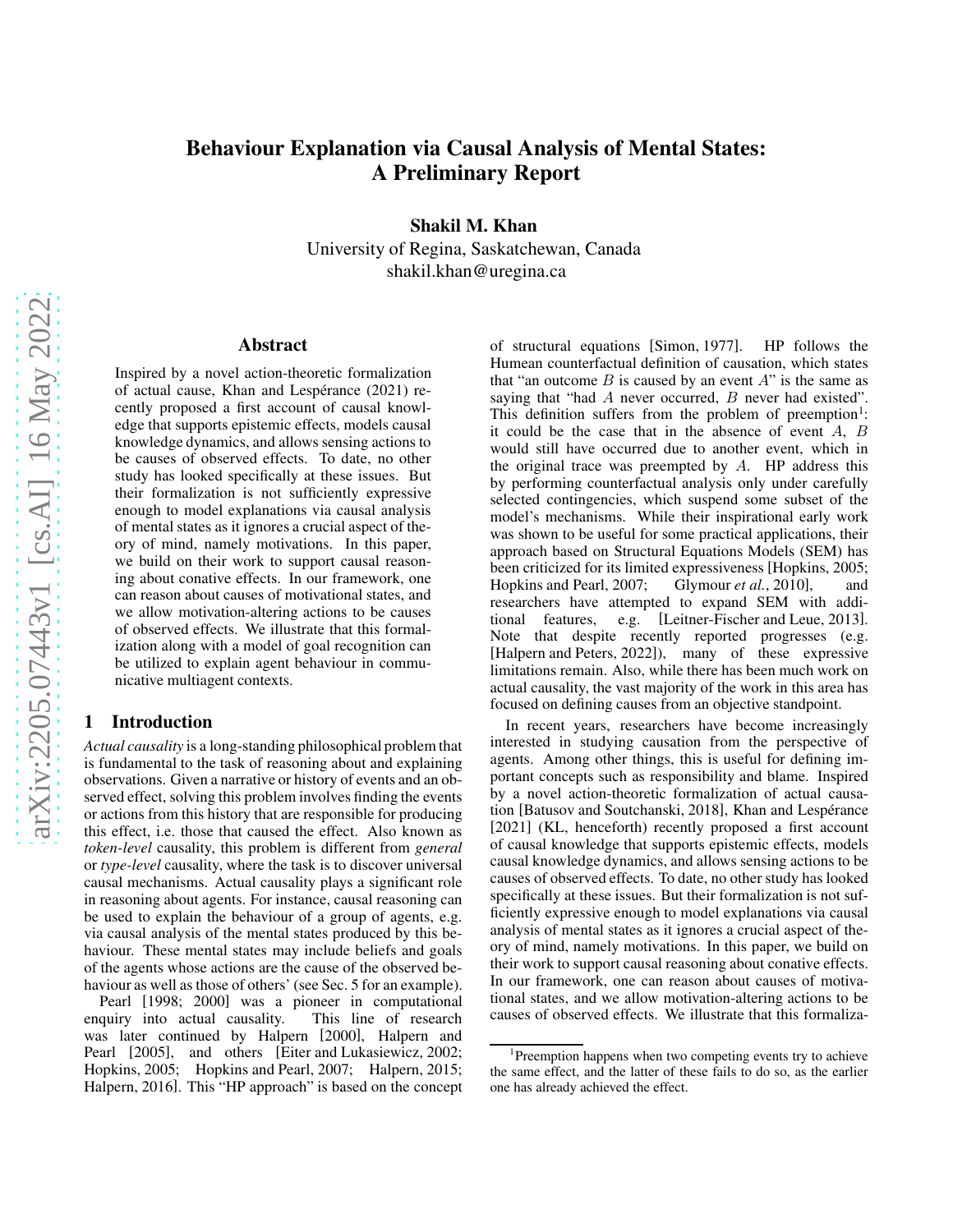tion along with a model of goal recognition can be utilized to explain agent behaviour.

Our contribution in this paper is three-fold. First, we show how causal reasoning about goals/intentions can be modeled. Secondly, using an example, we illustrate how this formalization along with a model of goal recognition can be used to explain agent behaviour in communicative multiagent contexts. The generated explanations include both direct causal explanations as well as higher-order and more useful indirect explanations. The latter is grounded in (multiagent) theory of mind-based causal reasoning. Finally, while doing this, we extend a previously proposed account of goal change to deal with the *request* communicative action.

### 2 Action and Knowledge

The Situation Calculus Our base framework for modeling causal reasoning is the situation calculus (SC) [\[McCarthy and Hayes, 1969\]](#page-7-4) as formalized in [\[Reiter, 2001\]](#page-7-5). Here, a possible state of the domain is represented by a situation. The initial state is denoted by  $S_0$ . There is a distinguished binary function symbol do where  $do(a, s)$  denotes the successor situation to s resulting from performing the action  $a$ . Thus the situations can be viewed forming a tree, where the root of the tree is an initial situation and the arcs represent actions. As usual, a relational/functional fluent takes a situation term as its last argument. There is a special predicate  $Poss(a, s)$  used to state that action a is executable in situation s. We will use the abbreviation  $do([\alpha_1, \cdots, \alpha_n], S_0)$  to represent the situation obtained by consecutively performing  $\alpha_1, \cdots, \alpha_n$  starting from  $S_0$ . Also, the notation  $s \rightharpoonup s'$  means that situation  $s'$  can be reached from situation s by executing a sequence of actions.  $s \subseteq s'$ is an abbreviation of  $s \subseteq s' \vee s = s'$ .  $s < s'$  is an abbreviation of  $s \subseteq s' \land \text{execute}(s')$ , where  $\text{execute}(s)$  is defined as  $\forall a', s'$ .  $do(a', s') \sqsubseteq s \supseteq Poss(a', s')$ , i.e. every action performed in reaching situation s was possible in the situation in which it occurred.  $s \leq s'$  is an abbreviation of  $s < s' \vee s = s'.$ 

Our framework uses an action theory  $D$  that includes the following set of axioms:<sup>[2](#page-1-0)</sup> (1) action precondition axioms (APA), one per action a characterizing  $Poss(a, s)$ , (2) successor state axioms (SSA), one per fluent, that succinctly encode both effect and frame axioms and specify exactly when the fluent changes, (3) initial state axioms describing what is true initially, (4) unique name axioms for actions, and (5) domain-independent foundational axioms describing the structure of situations [\[Levesque](#page-7-6) *et al.*, 1998].

Knowledge in the Situation Calculus Following [\[Moore, 1985;](#page-7-7) [Scherl and Levesque, 2003\]](#page-7-8), we model knowledge using a possible worlds account adapted to the SC. There can now be multiple initial situations.  $Init(s)$ means that  $s$  is an initial situation. The actual initial state is denoted by  $S_0$ .  $K(d, s', s)$  is used to denote that in situation  $s$ , the agent  $d$  thinks that it could be in situation

s'. Using K, the knowledge of an agent  $d$  is defined as:<sup>[3](#page-1-1)</sup> Know $(d, \Phi, s) \doteq \forall s'$ .  $K(d, s', s) \supset \Phi[s']$ , i.e. the agent d knows  $\Phi$  in s if  $\Phi$  holds in all of its K-accessible situations in s. We also use the abbreviations  $Kwhether(d, \Phi, s) \doteq$  $Know(d, \Phi, s) \lor Know(d, \neg \Phi, s)$ , i.e. d knows whether  $\Phi$ holds in s and  $Kref(d, \theta, s) \doteq \exists t$ . Know(d,  $\theta = t, s$ ), i.e. it knows who/what  $\theta$  refers to in s. K is constrained to be reflexive and Euclidean (and thus transitive) in the initial situation to capture the fact that the agent's knowledge is true, and that it has positive and negative introspection.

In our framework, the dynamics of knowledge is specified using a SSA for K that supports knowledge expansion as a result of sensing actions as well as communication actions. The information provided by a binary sensing action is specified using the predicate  $SF(a, s)$ . Similarly for non-binary sensing actions, the term  $\text{sf } f(a, s)$  is used to denote the sensing value returned by the action. These are specified using *sensed fluent axioms*; see [\[Levesque, 1996\]](#page-7-10) for details. Shapiro et al. [\[1997\]](#page-7-11) and later Lespérance [\[2002\]](#page-7-12) extended the SSA for  $K$ to support variants of the 'inform' communicative action. We will adopt the variant proposed in KL [\[2005\]](#page-6-11). The preconditions of  $\text{inform}(\text{inf}, \text{agt}, \Phi)$ , which can be used by  $\text{inf}$  to inform  $agt$  that  $\Phi$ , are as follows:

$$
Poss(inform(inf, agt, \Phi), s) \equiv Know(inf, \Phi, s)
$$

$$
\land \neg Know(inf, Know(ggt, \Phi, now), s).
$$

We assume that its effects has been specified as in KL [\[2005\]](#page-6-11). As shown in [\[Scherl and Levesque, 2003\]](#page-7-8), the constraints on  $K$  then continue to hold after any sequence of actions since they are preserved by the SSA for  $K$ . A similar result can be shown for the KL [\[2005\]](#page-6-11) variant of the SSA for K.

Thus to model knowledge, we will use a theory that is similar to before, but with modified foundational axioms to allow for multiple initial epistemic states. Also, action preconditions can now include knowledge preconditions and initial state axioms can now include axioms describing the epistemic states of the agents. Finally, the aforementioned axioms for K and inform are included. See [\[Reiter, 2001\]](#page-7-5) and [Khan and Lespérance, 2005] for details of these. Note that like [\[Scherl and Levesque, 2003\]](#page-7-8), we assume that actions are fully observable (even if their effects are not). This can be generalized as in [\[Bacchus](#page-6-12) *et al.*, 1999].

Paths in the Situation Calculus Following KL [\[2016\]](#page-6-13), we will formalize the sort of *paths*in the SC. A path is essentially an infinite sequence of situations, where each situation along the path can be reached by performing some executable action in the preceding situation. We will use  $Starts(p, s)$  to denote that s is the earliest situation on path p and  $OnPath(p, s)$ to denote that s is on p.  $\mathcal{S} \mathcal{L} \mathcal{H} \mathcal{L} (p', p, s)$  means that path  $p'$  that starts with situation s is a suffix of p. KL [\[2015\]](#page-6-14) showed how one can interpret arbitrary CTL<sup>∗</sup> formulae within SC with paths. We assume that our theory  $D$  includes the axiomatization for paths.

We will use uppercase and lowercase Greek letters for state

<span id="page-1-0"></span><sup>&</sup>lt;sup>2</sup>We will be quantifying over formulae, and thus assume that  $\mathcal D$ includes axioms for encoding of formulae as first order terms, as in [\[Shapiro](#page-7-9) *et al.*, 2007].

<span id="page-1-1"></span><sup>3</sup>Φ can contain a placeholder *now* in the place of the situation terms. We often suppress *now* when the intent is clear from the context. Also,  $\Phi[s]$  denotes the formula obtained by restoring the situation argument s into all fluents in  $\Phi$ .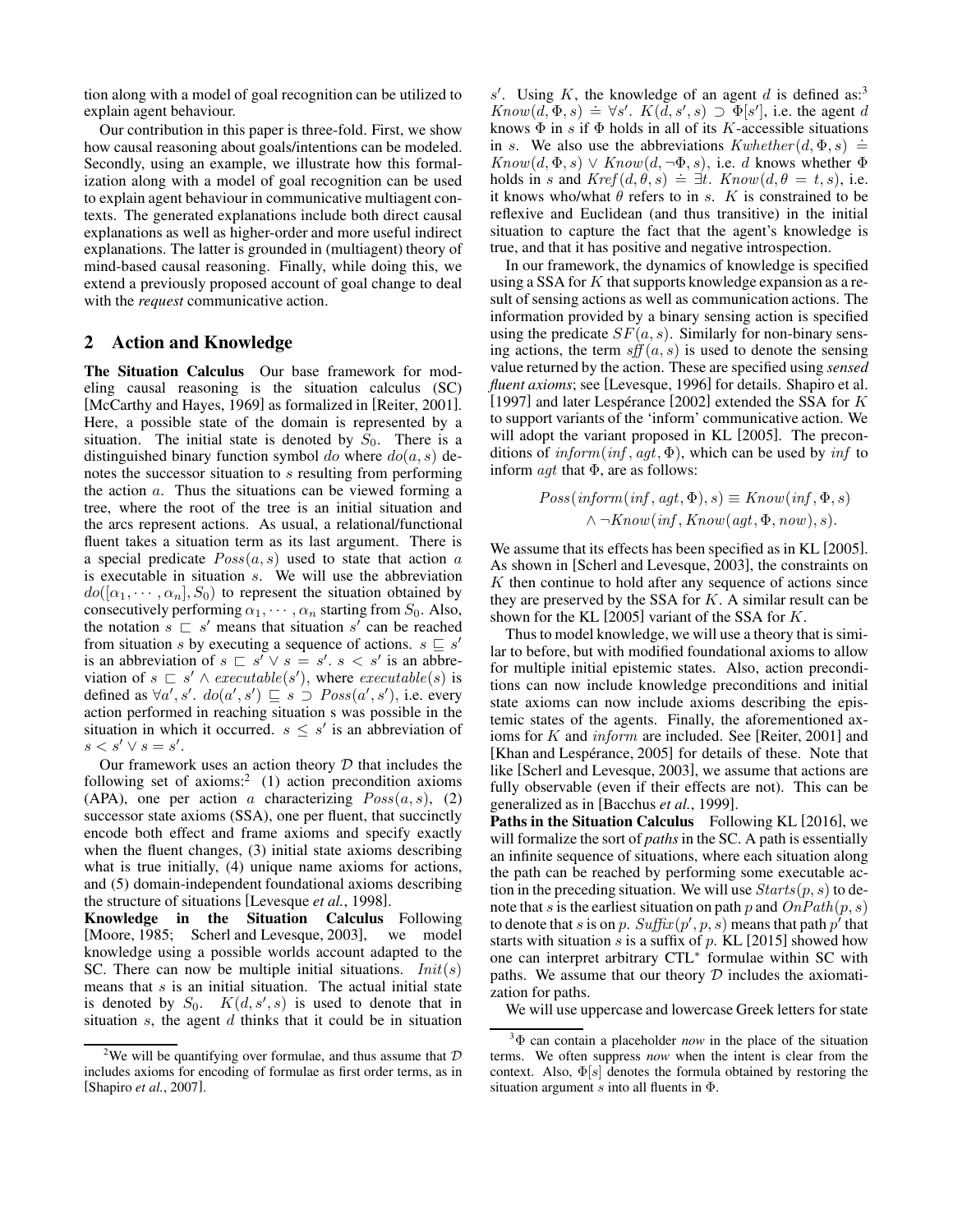formulae (i.e. situation-suppressed SC formulae) and path formulae, resp. These are inductively defined as follows:

$$
\Phi ::= P(\vec{x}) | A\phi | \Phi \wedge \Phi | \neg \Phi | \forall x. \Phi
$$
  

$$
\phi ::= \Phi | \phi \wedge \phi | \neg \phi | \forall x. \phi | \bigcirc \phi | \phi \mathcal{U} \phi
$$

Here,  $\vec{x}$  and x are object terms,  $P(\vec{x})$  is an arbitrary situationsuppressed SC formula, and  $A\phi$  (i.e. *over all paths*  $\phi$ ) is a path quantifier. Also,  $\bigcirc \phi$  means that  $\phi$  holds *next* over a path while  $\phi \mathcal{U} \psi$  stands for  $\phi$  *until*  $\psi$ . Finally, other logical connectives and quantifiers such as  $\vee$ ,  $\supset$ ,  $\equiv$ ,  $\exists$  and CTL<sup>\*</sup> operators such as  $\diamond \phi$  (i.e. eventually  $\phi$ ),  $\phi \mathcal{B} \psi$  (i.e.  $\phi$  before  $\psi$ ), etc. are handled as the usual abbreviations.

Like *now* in state formulae, path formulae  $\phi$  can also contain an often-suppressed path placeholder path in the place of the path terms. The function  $\lbrack \cdot \rbrack$  translates the above-defined formulae into formulae of the SC with paths. We write  $\Phi \| s \|$ (and  $\phi$ [p]) to mean that state formula  $\Phi$  (and path formula  $\phi$ ) holds in situation s (and over path p, respectively). See [Khan and Lespérance, 2015] for how  $\lbrack \cdot \rbrack$  is defined.

We will use  $\alpha$  and  $\sigma$ , possibly with decorations, to represent ground action and situation terms, respectively. Finally, we will use uppercase Latin letters for ground terms, and lowercase Latin letters for variables.

Example For our running example, we consider a couple of simple rescue drone agents  $D_1$  and  $D_2$  and their flight paths from one location to another. At anytime, an agent can be in any of the four locations  $L_s$ ,  $L_d$ ,  $\overline{L}_1$ , and  $L'_1$ . The geometry of the flight paths is captured using the non-fluent relation  $\overrightarrow{Route}(l, l')$ , which states that there is a flight path from location  $\hat{l}$  to  $\hat{l}'$  (throughout, we assume that free variables are universally quantified from the outside):[4](#page-2-0)

(a). 
$$
Rowte(l, l') \equiv [(l = L_s \wedge l' = L_1) \vee (l = L_s \wedge l' = L'_1) \vee (l = L_1 \wedge l' = L_d) \vee (l = L'_1 \wedge l' = L_d)].
$$

A controller agent  $D<sub>c</sub>$  is in charge of the overall mission and warns about potentially unsafe routes. Besides the inform communicative action mentioned above, there are three additional actions in this domain. Action  $takeOff(d, l)$  can be used by drone d to take off from location  $\int_{l}^{\infty} \hat{f} \hat{f} y T o(d, l, l')$ takes  $\tilde{d}$  from l to l', and  $land(d, l)$  makes  $d$  land at l. There are four fluents in this domain,  $At(d, l, s)$ ,  $Flying(d, s)$ ,  $Vis(d, l, s)$ , and  $TStrom(l, s)$ , representing that d is located at l in situation s, that d is flying in s, that d has visited l in s, and that there is an ongoing thunderstorm at  $l$  in s.

The action preconditions in this domain are as follows:

(b).  $Poss(takeOff(d, l), s) \equiv At(d, l, s) \land \neg Flying(d, s),$ (c).  $Poss(flyTo(d, l, l'), s) \equiv At(d, l, s) \wedge Flying(d, s)$  $\land$  Route(l, l')  $\land \neg Know(d, TStrom(l'), s)$ , (d).  $Poss(land(d, l), s) \equiv At(d, l, s) \wedge Flying(d, s).$ 

Thus, e.g.,  $(c)$  states that a drone agent  $d$  can fly from locations  $l$  to  $l'$  in situation  $s$  iff it is located at  $l$  in  $s$ , it is flying in s, there is a route from  $l$  to  $l'$ , and it does not know that there is a thunderstorm at  $l'$  in s.

Moreover, the SSA for the above fluents are as follows.

(e). 
$$
At(d, l, do(a, s)) \equiv [\exists l'. a = flyTo(d, l', l)
$$
  
 $\lor (At(d, l, s) \land \neg \exists l'. a = flyTo(d, l, l'))],$ 

(f). 
$$
Flying(d, do(a, s)) \equiv [\exists l. a = takeOff(d, l)
$$
  

$$
\vee (Flying(d, s) \wedge \neg \exists l. a = land(d, l))],
$$

$$
\begin{array}{ccc}\n\sqrt{1} & \sqrt{1} & \sqrt{1} & \sqrt{1} \\
\sqrt{1} & \sqrt{1} & \sqrt{1} & \sqrt{1} \\
\sqrt{1} & \sqrt{1} & \sqrt{1} & \sqrt{1} \\
\sqrt{1} & \sqrt{1} & \sqrt{1} & \sqrt{1} \\
\sqrt{1} & \sqrt{1} & \sqrt{1} & \sqrt{1} \\
\sqrt{1} & \sqrt{1} & \sqrt{1} & \sqrt{1} \\
\sqrt{1} & \sqrt{1} & \sqrt{1} & \sqrt{1} \\
\sqrt{1} & \sqrt{1} & \sqrt{1} & \sqrt{1} \\
\sqrt{1} & \sqrt{1} & \sqrt{1} & \sqrt{1} \\
\sqrt{1} & \sqrt{1} & \sqrt{1} & \sqrt{1} \\
\sqrt{1} & \sqrt{1} & \sqrt{1} & \sqrt{1} \\
\sqrt{1} & \sqrt{1} & \sqrt{1} & \sqrt{1} \\
\sqrt{1} & \sqrt{1} & \sqrt{1} & \sqrt{1} \\
\sqrt{1} & \sqrt{1} & \sqrt{1} & \sqrt{1} \\
\sqrt{1} & \sqrt{1} & \sqrt{1} & \sqrt{1} \\
\sqrt{1} & \sqrt{1} & \sqrt{1} & \sqrt{1} \\
\sqrt{1} & \sqrt{1} & \sqrt{1} & \sqrt{1} \\
\sqrt{1} & \sqrt{1} & \sqrt{1} & \sqrt{1} \\
\sqrt{1} & \sqrt{1} & \sqrt{1} & \sqrt{1} \\
\sqrt{1} & \sqrt{1} & \sqrt{1} & \sqrt{1} \\
\sqrt{1} & \sqrt{1} & \sqrt{1} & \sqrt{1} \\
\sqrt{1} & \sqrt{1} & \sqrt{1} & \sqrt{1} \\
\sqrt{1} & \sqrt{1} & \sqrt{1} & \sqrt{1} \\
\sqrt{1} & \sqrt{1} & \sqrt{1} & \sqrt{1} \\
\sqrt{1} & \sqrt{1} & \sqrt{1} & \sqrt{1} \\
\sqrt{1} & \sqrt{1} & \sqrt{1} & \sqrt{1} \\
\sqrt{1} & \sqrt{1} & \sqrt{1} & \sqrt{1} \\
\sqrt{1} & \sqrt{1} & \sqrt{1} & \sqrt{1} \\
\sqrt{1} & \sqrt{1} & \sqrt{1} & \sqrt{1} \\
\sqrt{1} & \sqrt{1} & \sqrt{1} & \sqrt{1} \\
\sqrt{1} & \sqrt{1} & \sqrt{1} & \sqrt{1} \\
\sqrt{1} & \sqrt
$$

$$
(g). Vis(d, l, do(a, s)) \equiv \exists l'. a = flyTo(d, l', l) \lor Vis(d, l, s),
$$

(h).  $TStrom(l, do(a, s)) \equiv TStrom(l, s)$ .

Thus, e.g., Axiom  $(e)$  states that d is at location l after executing action a in situation s (i.e. in  $do(a, s)$ ) iff a refers to d's action of flying from some location  $l'$  to  $l'$ , or d was already at l in s and a is not its action of flying to a different location  $l'$ .

Initially, drone  $D_1$  is at location  $L_s$ , is not flying, and has only visited  $L<sub>s</sub>$ , and it knows these facts. Moreover, it does not know that there is a storm at location  $L_1$ , but knows that there are no storms at  $L'_1$  and  $L_d$ . There is indeed a thunderstorm at location  $L_1$  and the controller agent  $D_c$  knows this. Finally,  $D_c$  does not know however that the other agents know this fact. These are captured using the following initial state axioms (note that  $Know(d, \Phi(now), s) \supset \Phi[s]$ ):

- $(i)$ . Know $(D_1, At(D_1, L_s), S_0)$ ,
- $(j)$ . Know $(D_1, \neg Flying(D_1), S_0)$ ,
- (k).  $Know(D_1, \forall l. Vis(D_1, l) \equiv l = L_s, S_0),$
- $(l)$ .  $\neg Know(D_1, TStrom(L_1), S_0),$
- $(m)$ . Know $(D_1, \neg TStrom(L'_1), S_0),$
- $(n)$ . Know $(D_1, \neg TStrom(L_d), S_0)$ ,
- (o).  $Know(D_c, TStrom(L_1), S_0),$
- (p).  $\forall d. d \neq D_c \supset \neg Know(D_c, Know(d, TStrom(L_1)), S_0).$

## 3 Formalizing Goals and Intentions

To model conative effects in the SC, we adopt the expressive formalization of prioritized goals (p-goals) and intentions proposed by KL [\[2010\]](#page-6-15). In this framework, each pgoal is specified by its own accessibility relation  $G$ . To deal with multiple agents, we modify KL's proposal by adding an agent argument for all goal-related predicates and relations; usually the first argument for this. Given agent  $d$ , a path  $p$  is  $G$ -accessible at priority level  $n$  in situation  $s$ , denoted by  $G(d, p, n, s)$ , iff the goal of d at level n is satisfied over  $p$  and  $p$  starts with a situation that has the same action history as s. The latter requirement ensures that the agent's p-goal-accessible paths reflect the actions that have been performed so far. A smaller  $n$  represents higher priority, with 0 being the highest priority level. Thus the set of p-goals are totally ordered according to priority. We say that d has the p-goal that  $\phi$  at level n in situation s iff  $\phi$ holds over all paths that are  $G$ -accessible for  $d$  at  $n$  in  $s$ , i.e. *PGoal*( $d, \phi, n, s$ )  $\Rightarrow \forall p$ .  $G(d, p, n, s) \supset \phi$ [p].

We assume that a domain theory  $D$  for our framework also includes the domain-dependent initial goal axioms (see below) and the domain-independent axioms and definitions that appear throughout this paper. As KL, we allow the agent to have infinitely many goals, some of which can be left unspecified. For instance, assume that initially, our drone agent  $D_1$ has the following two p-goals:  $\phi_0 = \Diamond At(D_1, L_d)$ , i.e. that it

<span id="page-2-0"></span><sup>4</sup>We assume that all agents know all non-fluent facts.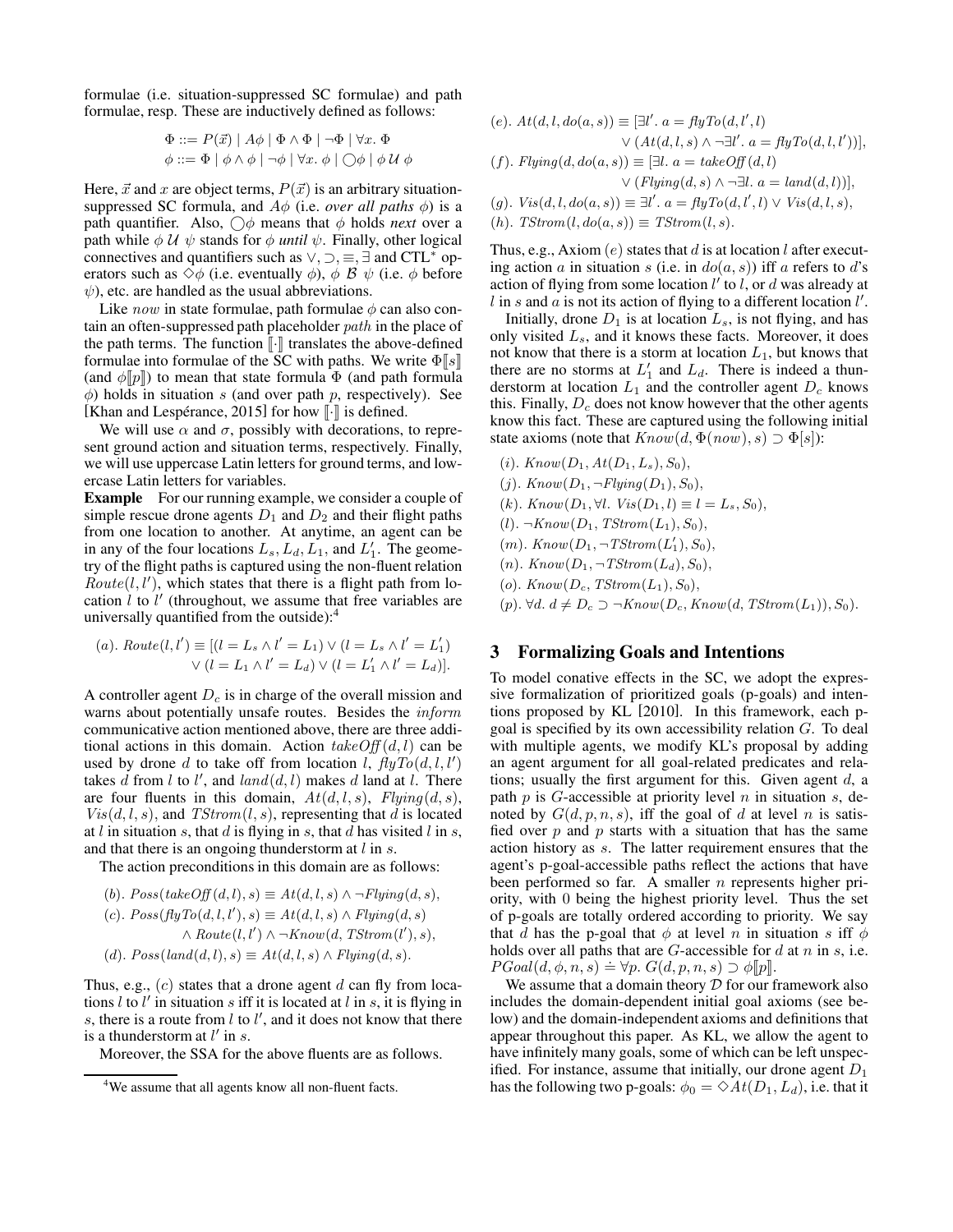is eventually at  $L_d$ , and  $\phi_1 = Vis(D_1, L_1)$   $\beta$   $Vis(D_1, L_d)$ , i.e. that it visits  $L_1$  before it visits  $L_d$ , at level 0 and 1, respectively. Also,  $D_c$  does not have any initial p-goals. Then the initial goal hierarchy of  $D_1$  and  $D_c$  can be specified using the following axioms:

 $(q)$ . Init $(s) \supset ((G(D_1, p, 0, s) \equiv \text{Starts}(p, s') \land \text{Init}(s') \land \phi_0[\![p]\!])$  $\wedge$   $(G(D_1, p, 1, s) \equiv \text{Starts}(p, s') \wedge \text{Init}(s') \wedge \phi_1[\![p]\!]),$  $(r)$ . Init $(s) \land n \geq 2 \supset (G(D_1, p, n, s) \equiv \text{Starts}(p, s') \land \text{Init}(s')),$  $(s)$ . Init $(s) \land n \geq 0 \supset (G(D_c, p, n, s) \equiv \text{Starts}(p, s') \land \text{Init}(s')).$ 

(q) specifies the p-goals  $\phi_0$ ,  $\phi_1$  (from highest to lowest priority) of  $D_1$  in the initial situations, and makes  $G(D_1, p, n, s)$ true for every path  $p$  that starts with an initial situation and over which  $\phi_n$  holds, for  $n = 0, 1$ ; each of them defines a set of initial goal paths for a given priority level, and must be consistent. (r) makes  $G(D_1, p, n, s)$  true for every path p that starts with an initial situation for  $n \geq 2$ . Thus at levels  $n \geq 2$ ,  $D_1$  has the trivial p-goal that it be in an initial situation. The case for  $D_c$  is similar.

Assume that  $\mathcal{D}_{dr}$  denotes our theory for the drone domain. Then in our example, we can show the following:

$$
\mathcal{D}_{dr} \models PGoal(D_1, \phi_n \land \mathit{Starts}(p, s) \land \mathit{Init}(s), n, S_0), \text{ for } n < 2,
$$
\n
$$
\mathcal{D}_{dr} \models PGoal(D_1, \mathit{Starts}(p, s) \land \mathit{Init}(s), n, S_0), \text{ for any } n \ge 2.
$$

Since not all G-accessible paths are realistic in the sense that they start with a  $K$ -accessible situation, to filter the unrealistic paths out, KL defined *realistic* p-goal accessible paths:

$$
G_R(d, p, n, s) \doteq G(d, p, n, s) \wedge Starts(p, s') \wedge K(d, s', s).
$$

 $G_R$  prunes out the paths from G that are known to be impossible, and since intentions are defined in terms of realistic p-goals, this ensures that these are realistic.

Using realistic p-goals-accessible paths, KL defined intentions as the realistic and maximal consistent prioritized intersection of the agent's goal hierarchy. First they specify all paths p that are in this prioritized intersection  $G_0(d, p, n, s)$ :<sup>[5](#page-3-0)</sup>

$$
G_{\cap}(d, p, n, s) \equiv \textbf{if } (n = 0) \text{ then}
$$
\n
$$
\textbf{if } \exists p'.\ G_R(d, p', n, s) \text{ then } G_R(d, p, n, s)
$$
\n
$$
\textbf{else } \textit{Starts}(p, s') \land K(d, s', s)
$$
\n
$$
\textbf{else}
$$
\n
$$
\textbf{if } \exists p'. (G_R(d, p', n, s) \land G_{\cap}(d, p', n - 1, s))
$$
\n
$$
\textbf{then } (G_R(d, p, n, s) \land G_{\cap}(d, p, n - 1, s))
$$
\n
$$
\textbf{else } G_{\cap}(d, p, n - 1, s).
$$

Using this, they defined what it means for an agent to have an intention at some level  $n:6$  $n:6$   $Int(d, \phi, n, s) \doteq$  $\forall p. G_{\cap}(d, p, n, s) \supset \phi[[p]],$  i.e. an agent d has the intention at level *n* that  $\phi$  in situation *s* if  $\phi$  holds over all paths that are in the prioritized intersection of d's set of  $G_R$ -accessible paths up to level  $n$  in  $s$ . Finally, intentions are defined in pairs up to lever *n* in s. Thinny, intentions are defined in<br>terms of intentions at *n*:  $Int(d, \phi, s) = \forall n$ .  $Int(d, \phi, n, s)$ , i.e. the agent d has the intention that  $\phi$  in s if for any level n,  $\phi$  is d's intention at n in s.

In our example, it can be shown that initially the  $D_1$  has the intention that  $\phi_0$  and that  $\phi_1$ :  $\mathcal{D}_{dr} \models Int(D_1, \phi_0 \land \phi_1, S_0)$ . Goal Dynamics An agent's goals change when its knowledge changes as a result of the occurrence of an action, including exogenous events, or when it adopts or drops a goal. KL showed how this can be formalized by specifying how p-goals change. Intentions are then computed using realistic p-goals in every new situation as above.

Since for our example we only need to model cooperative agents that always respect the controller agent's requests, to simplify, we will modify KL's framework slightly by introducing a request communicative action and by getting rid of the actions for goal adoption and dropping.  $req(d, d', \phi)$  can be used by an agent d to request to adopt a p-goal  $\phi$  to another agent  $d'$ . The APA for this is as follows:

$$
Poss(\text{req}(d, d', \phi), s) \equiv
$$
  
\n
$$
\neg \text{Int}(d, \neg \exists s', p'. \text{ starts}(s') \land \text{Suffix}(p', do(\text{req}(d, d', \phi), s'))
$$
  
\n
$$
\land \phi[\![p']\!], s) \land \neg \exists n. \text{PGoal}(d', \phi, n, s).
$$

That is, an agent  $d$  can request another agent  $d'$  to adopt the p-goal that  $\phi$  if d does not intend in s that it is not the case that it executes the req action next and  $\phi$  holds afterwards, and d' does not already have  $\phi$  as its p-goal at some level n in s.

In the following, we specify the dynamics of p-goals by giving the SSA for G and discuss each case, one at a time:

$$
G(d, p, n, do(a, s)) \equiv
$$
  
\n
$$
\forall d', \phi. \ (a \neq \text{req}(d', d, \phi) \land \text{Progressed}(d, p, n, a, s))
$$
  
\n
$$
\lor \exists d', \phi. \ (a = \text{req}(d', d, \phi) \land \text{Requested}(d, p, n, a, s, \phi)).
$$

The overall idea for this is as follows. First of all, to handle the occurrence of a non-request (i.e. a regular or a request not directed to  $d$ ) action  $a$ , we progress all of  $d$ 's  $G$ -accessible paths to reflect the fact that  $a$  has just happened; this is done using the  ${\it Progressed}(d, p, n, a, s)$  construct, which replaces each of d's G-accessible path  $p'$  with starting situation s', by its suffix p provided that it starts with  $do(a, s')$ :

*Progressed*(
$$
d, p, n, a, s
$$
)  $\doteq$   
 $\exists p', s'.$   $G(d, p', n, s) \land$  *Starts*( $p', s')$   $\land$  *Suffix*( $p, p', do(a, s')$ ).

Any path over which the next action performed is not  $\alpha$  is eliminated from the respective  $G$ -accessibility level for  $d$ .

Secondly, to handle the request of a p-goal  $\phi$  directed to d, we add a new proposition containing the p-goal to d's goal hierarchy at the highest priority level by modifying the G-relation accordingly.<sup>[7](#page-3-2)</sup> The G-accessible paths for  $\overline{d}$  at level 0 are the ones that share the same history with  $do(a, s)$  and over which  $\phi$  holds. The G-accessible paths for d at all levels below 0 are the ones that can be obtained by progressing the level immediately above it. Thus the agent  $d$  acquires the pgoal that  $\phi$  at the highest priority level 0, and all the p-goals in s are pushed down one level in the hierarchy.

Required(d, p, n, a, s, 
$$
\phi
$$
) =  
\n**if** (n = 0) **then**  
\n $\exists s'.$  *Starts*(p, s')  $\land$  *SameHist*(s', do(a, s))  $\land \phi[[p]]$   
\n**else** *Progressed*(d, p, n - 1, a, s).

<sup>&</sup>lt;sup>5</sup>if $\phi$  then  $\delta_1$  else  $\delta_2$  is an abbreviation for  $(\phi \supset \delta_1) \wedge (\neg \phi \supset \delta_2)$ .

<span id="page-3-1"></span><span id="page-3-0"></span> ${}^{6}$ KL used the term "chosen goals" (C-Goals) for this.

<span id="page-3-2"></span> $7$  For simplicity, we assume that the requested goal is always adopted as the highest priority goal. Other sophisticated models, e.g. one where the requestee adopts the requested goal only if it is from a trusted source, it is consistent with its own set of core goals, and at just below these core goals, could have been modeled as easily.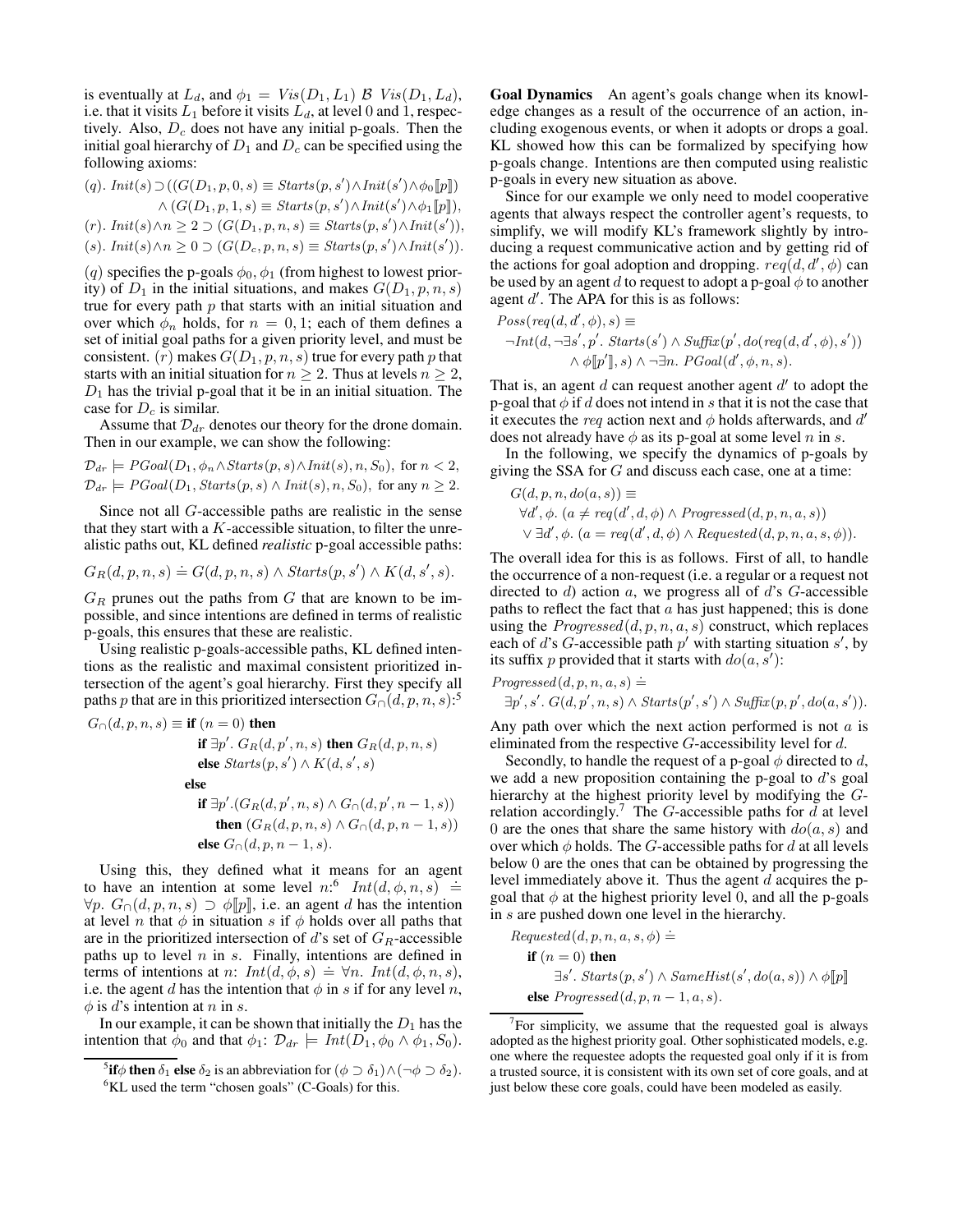In our example, we can show that the agent  $D_1$  will have the intention that  $\Diamond Vis(D_1, L'_1)$  after  $D_1$  takes off from  $L_s$ ,  $D_c$  informs  $D_1$  that there is a thunderstorm at  $L_1$ , and  $D_c$ requests  $D_1$  to eventually visit  $L'_1$ , starting in  $S_0$ , i.e. in situation  $S_3 = do([take \, off(D_1, L_s); inform(D_c, D_1, TStrom$  $(L_1)$ ); req $(D_c, D_1, \Diamond \tilde{Vis}(D_1, L'_1))]$ ,  $S_0$ ); thus:

$$
\mathcal{D}_{dr} \models Int(D_1, \diamond Vis(D_1, L'_1), S_3).
$$

But  $D_1$  will not have the intention that  $\phi_1$  as it has become impossible for  $D_1$  to visit  $L_1$  due to its knowledge of the thunderstorm at  $L_1$ , i.e.  $\mathcal{D}_{dr} \models \neg Int(D_1, \phi_1, S_3)$ .

## 4 Handling Conative Effects

Given a trace of events, *actual achievement causes* are the events that are behind achieving an effect.<sup>[8](#page-4-0)</sup> To formalize reasoning about epistemic effects, KL [\[2021\]](#page-6-10) introduced the notion of *epistemic dynamic formulae in the SC*. An effect in their framework is thus an epistemic dynamic formula. We will extend this notion to that of *intentional dynamic formulae*  $\varphi$  to deal with conative effects (see below). Given an effect  $\varphi$ , the actual causes are defined relative to a *narrative* (variously known as a *scenario* or a *trace*) s. When s is ground, the tuple  $\langle \varphi, s \rangle$  is often called a *causal setting* [\[Batusov and Soutchanski, 2018\]](#page-6-9). Also, it is assumed that s is executable, and  $\varphi$  was false before the execution of the actions in s, but became true afterwards, i.e.  $\mathcal{D} \models \text{execute}(s) \land \neg \varphi[\text{root}(s)] \land \varphi[s], \text{where } \text{root}(s) \doteq$  $root(s')$ , if  $\exists a'$ .  $s' = do(a', s')$ , and  $root(s) = s$ , otherwise. Here  $\varphi[s]$  denotes the formula obtained from  $\varphi$  by restoring the appropriate situation argument into all fluents in  $\varphi$  (see Definition [2\)](#page-4-1).

Note that since all changes in the SC result from actions, the potential causes of an effect  $\varphi$  are identified with a set of action terms occurring in s. However, since s might include multiple occurrences of the same action, one also needs to identify the situations where these actions were executed. To deal with this, KL required that each situation is associated with a time-stamp. Since in the context of knowledge, we will have different K-accessible situations where an action occurs, using time-stamps provides a common reference/rigid designator for the action occurrence. The initial situations start at time 0 and each action increments the time-stamp by one. Thus, our theory includes the following axioms:

$$
Init(s) \supset time(s) = 0,
$$
  

$$
\forall a, s, t. \ time(do(a, s)) = t \equiv time(s) = t - 1.
$$

With this, causes in this framework is a non-empty set of action-time-stamp pairs derived from the trace s given  $\varphi$ .

We now introduce the notion of *intentional dynamic formulae* (IF, henceforth):

**Definition 1.** Let  $\vec{x}$ ,  $\theta_a$ , and  $\vec{y}$  respectively range over object *terms, action terms, and object and action terms. The class of* situation-suppressed intentional dynamic formulae  $\varphi$  *is defined inductively using the following grammar:*

$$
\varphi ::= P(\vec{x}) \mid Poss(\theta_a) \mid After(\theta_a, \varphi) \mid \neg \varphi \mid \varphi_1 \land \varphi_2
$$

$$
\mid \exists \vec{y}. \varphi \mid Know(agt, \varphi) \mid Int(agt, \psi).
$$

That is, an IF can be a situation-suppressed fluent, a formula that says that some action  $\theta_a$  is possible, a formula that some IF holds after some action has occurred, a formula that can built from other IF using the usual connectives, or a formula that the agent knows that some IF holds or intends to bring about some path formula  $\psi$ . Note that  $\varphi$  can have quantification over object and action variables, but must not include quantification over situations or ordering over situations (i.e.  $\Box$ ) or arbitrary K or G-relations, i.e. those that do not come from the expansion of  $Know/Int$ . We will use  $\varphi$  for IF.

Note that the argument of Int in the above inductive definition is a path formula  $\psi$ . Thus to allow for IF in the context of Int, we need to redefine state formulae  $\Phi$  to include IF  $\varphi$ :

$$
\Phi ::= P(\vec{x}) \mid A\phi \mid \Phi \land \Phi \mid \neg \Phi \mid \forall x. \ \Phi \mid \varphi.
$$

We define  $\varphi[\cdot]$  as follows:

<span id="page-4-1"></span>Definition 2.

$$
\varphi[s] \doteq \begin{cases}\nP(\vec{x},s) & \text{if } \varphi \text{ is } P(\vec{x}) \\
Pos(\theta_a, s) & \text{if } \varphi \text{ is } Poss(\theta_a) \\
\varphi'[do(\theta_a, s)] & \text{if } \varphi \text{ is } After(\theta_a, \varphi') \\
\neg(\varphi'[s]) & \text{if } \varphi \text{ is } (\neg \varphi') \\
\varphi[s] \wedge \varphi_2[s] & \text{if } \varphi \text{ is } (\varphi_1 \wedge \varphi_2) \\
\exists \vec{y}. (\varphi'[s]) & \text{if } \varphi \text{ is } (\exists \vec{y}. \varphi') \\
\forall s'. K(d, s', s) \supset (\varphi'[s']) & \text{if } \varphi \text{ is } Know(d, \varphi') \\
\forall n. Int(d, \psi, n, s) & \text{if } \varphi \text{ is } Int(d, \psi).\n\end{cases}
$$

We will now present the definition of causes in the SC. The idea behind how causes are computed is as follows. Given an effect  $\varphi$  and scenario s, if some action of the action sequence in s triggers the formula  $\varphi$  to change its truth value from false to true relative to  $D$ , and if there are no actions in s after it that change the value of  $\varphi$  back to false, then this action is an actual cause of achieving  $\varphi$  in s. Such causes are referred to as *primary* causes:[9](#page-4-2)

#### Definition 3 (Primary Cause).

\n
$$
\text{CausesDirectly}(a, t, \varphi, s) \neq
$$
\n

\n\n $\exists s_a. \text{ time}(s_a) = t \land (\text{root}(s) < \text{do}(a, s_a) \leq s)$ \n

\n\n $\land \neg \varphi[s_a] \land \forall s'.(\text{do}(a, s_a) \leq s' \leq s \supset \varphi[s'])$ \n

That is, a executed at time t is the *primary cause* of effect  $\varphi$ in situation  $s$  iff  $a$  was executed in a situation with time-stamp t in scenario s, a caused  $\varphi$  to change its truth value to true, and no subsequent actions on the way to s falsified  $\varphi$ .

Now, note that a (primary) cause  $a$  might have been nonexecutable initially. Also, a might have only brought about the effect conditionally and this context condition might have been false initially. Thus earlier actions on the trace that contributed to the preconditions and the context conditions of a cause must be considered as a cause as well. The following definition captures both primary and indirect causes.<sup>[10](#page-4-3)</sup>

<span id="page-4-0"></span><sup>&</sup>lt;sup>8</sup>We do not conceptually distinguish between actions and events.

<span id="page-4-2"></span><sup>&</sup>lt;sup>9</sup>This is a slightly generalized definition than that of [Khan and Lespérance, 2021], where the authors used  $S_0$  instead of  $root(s)$ .

<span id="page-4-3"></span> $10$ In this, we need to quantify over situation-suppressed IF. Thus we must encode such formulae as terms and formalize their relationship to the associated SC formulae. This is tedious but can be done essentially along the lines of [\[Giacomo](#page-6-16) *et al.*, 2000]. We assume that we have such an encoding and use formulae as terms directly.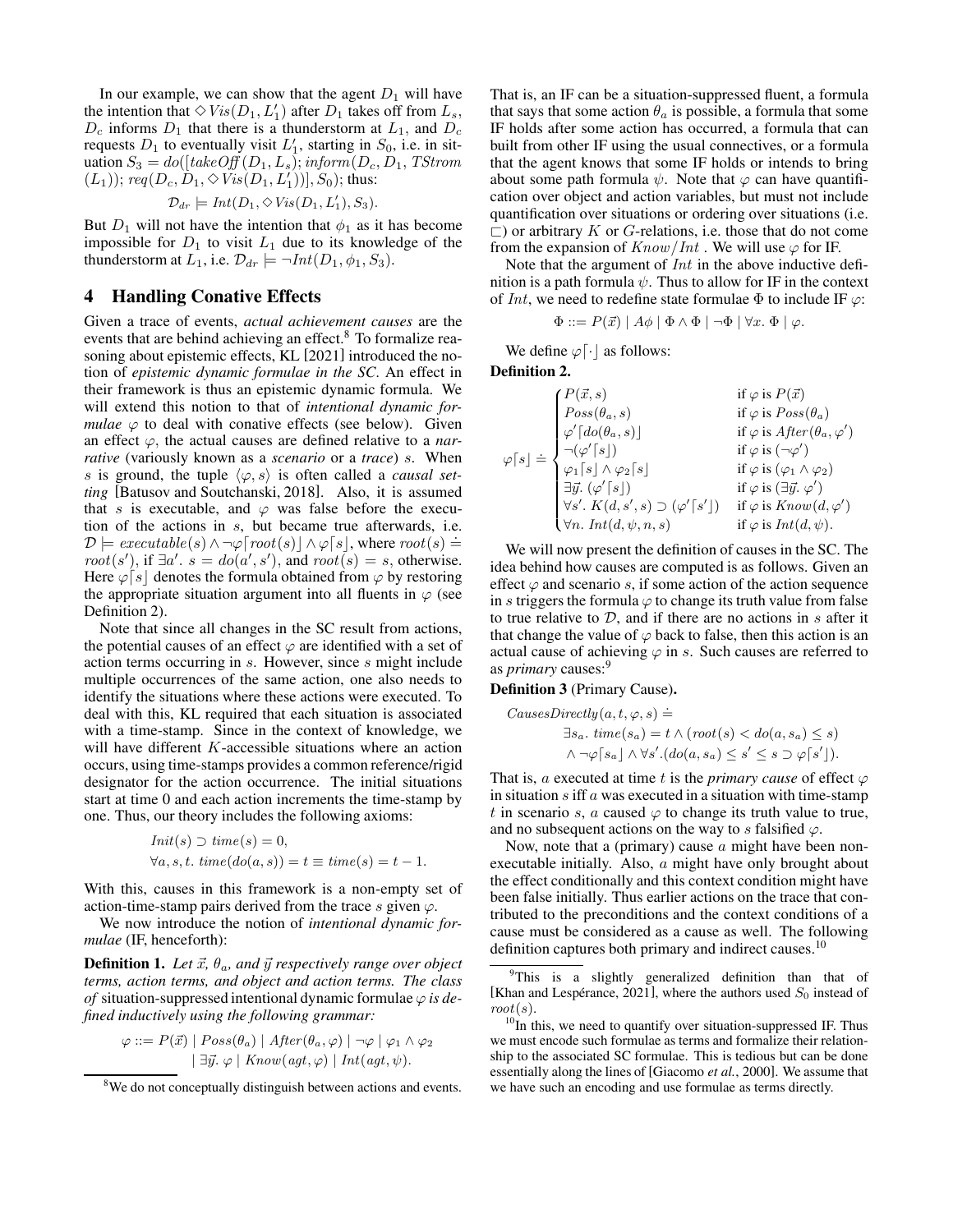#### Definition 4 (Actual Cause [Khan and Lespérance, 2021]).

\n
$$
Causes(a, t, \varphi, s) \doteq
$$
\n
$$
\forall P. [\forall a, t, s, \varphi. (CausesDirectly(a, t, \varphi, s) \supset P(a, t, \varphi, s)) \land \forall a, t, s, \varphi. (\exists a', t', s'. (CausesDirectly(a', t', \varphi, s) \land time(s') = t' \land s' < s \land P(a, t, [Poss(a') \land After(a', \varphi)], s'))
$$
\n
$$
\supset P(a, t, \varphi, s).
$$
\n

\n\n
$$
\bigcup_{i=1}^{n} P(a, t, \varphi, s).
$$
\n

Thus, *Causes* is defined to be the least relation P such that if a executed at time t directly causes  $\varphi$  in scenario s then  $(a, t, \varphi, s)$  is in P, and if a' executed at t' is a direct cause of  $\varphi$  in s, the time-stamp of s' is t', s' < s, and  $(a, t, [Poss(a') \wedge$  $After (a', \varphi)], s'$  is in P (i.e. a executed at t is a direct or indirect cause of  $[Poss(\alpha') \land After(\alpha', \varphi)]$  in s'), then  $(a, t, \varphi, s)$  is in P. Here the effect  $\left[Poss(a')\land After(a', \varphi)\right]$ requires a' to be executable and  $\varphi$  to hold after a'.

With these simple modifications, the framework is now capable of dealing with conative effects. To see this, consider the following scenario  $\sigma$  in our example.  $\sigma = do([takeOff(D_1, L_s); inform(D_c, D_1, TStrom(L_1));$  $req(D_c, \ddot{D_1}, \diamond V\dddot{is}(D_1, L_1')); \text{inform}(D_c, D_2, TStrom(L_1))';$  $req(D_c, D_2, \diamond Vis(D_1, L'_1)); flyTo(D_1, L_s, L'_1); flyTo(D_1,$  $L'_1, L_d$ ),  $S_0$ ). There are 7 actions in this scenario. For convenience, we will use  $\vec{\alpha_i}$  to denote the first i actions in this trace, and so  $do([\vec{\alpha_5}], S_0)$  is the situation obtained from executing the first 5 actions starting in  $S_0$ . Now assume that we want to reason about the causes of the effect  $\varphi_1 = Int(D_1, \Diamond Vis(D_1, L'_1))$  in scenario  $\sigma_1 = \text{do}([\vec{\alpha_5}], S_0)$ . Then we can show that:

$$
\mathcal{D}_{dr} \models \text{Causes}(\text{req}(D_c, D_1, \Diamond \text{Vis}(D_1, L'_1)), 2, \varphi_1, \sigma_1),
$$

i.e. as expected,  $D_c$ 's request to  $D_1$  to eventually visit  $L'_1$ that was executed at time 2 is the cause of  $D_1$ 's intention that  $\diamond$  Vis(D<sub>1</sub>, L'<sub>1</sub>).

## 5 Reasoning about Agent Behaviour

We are now ready to formalize reasoning about agent behaviour via causation. Just like causes, an explanation in our framework is also modeled using an action-time-stamp pair  $(a, t)$ . Agent behaviour, on the other hand, is captured using a situation s and relative to an observation  $\varphi$ . For this, we use the predicate  $Explains(a, t, \varphi, s)$ , which means that the action  $a$  executed at time  $t$  explains the behaviour of the agents captured in situation s relative to the observation  $\varphi$ . For example,  $Explains(\alpha, \tau, \varphi_2, \sigma)$  states that the behaviour of drones as modeled by situation/scenario  $\sigma$  relative to the effect that  $\varphi_2 = Vis(\tilde{D}_1, L'_1)$  can be explained by action  $\alpha$  executed at time  $\tau$  (see below for the values of  $\alpha$  and  $\tau$ ). Thus,  $(\alpha, \tau)$  explains why the drone  $D_1$  visited the location  $L'_1$ . Note that, just as in the case for achievement causation, we assume here that  $\neg \varphi \lceil root(s) \rceil \wedge \varphi \lceil s \rceil$ .

While explaining agent behaviour through direct causation is reasonable, it may not always be insightful. For instance, we can show that agent behaviour in  $\sigma$  w.r.t. visiting  $L'_1$  can be explained by its action  $flyTo(D_1, L_s, L'_1)$  executed at time 5. However, this is obvious and is hardly useful. A deeper level of explanation requires analyzing the mental states of the involved agents.

To further explain agent behaviour, we will use an intention recognition system, which for this paper is considered to be a black-box module. We use the predicate  $RRInt(d, \phi, a, t, s)$  to denote that agent d is recognized to have the relevant intention that  $\phi$  in situation  $s$  w.r.t. the action  $a$  executed at time  $t$ . For instance,  $RRInt(D_1, \Diamond Vis(D_1, L'_1), flyTo(D_1, L_s, L'_1), 5, \sigma)$ says that in scenario  $\sigma$ , agent  $D_1$  is recognized to have the intention that  $\Diamond Vis(D_1, L'_1)$  for executing the action  $flyTo(D_1, L_s, L'_1)$  at time 5. With this, we can further explain agent behaviour via the root-cause analysis of its intentions behind performing actions. In our example, since  $D_1$ flew to  $L'_1$  due to its intention that  $\Diamond Vis(D_1, L'_1)$ , it is reasonable to explain agent behaviour via the causes of having this intention. This will reveal that  $D_1$  had this intention due to  $D_c$ 's request, and thus agent behaviour w.r.t.  $D_1$  visiting  $L'_1$  can explained by this request action.

We now give the definition for *Explains*:

#### <span id="page-5-0"></span>Definition 5.

$$
Explains(a, t, \varphi, s) \doteq \neg \varphi \{root(s) \} \land \varphi \{s \} \land
$$
  
\n
$$
[Causes(a, t, \varphi, s) \lor
$$
  
\n
$$
(\exists a', t', d', s', \psi. Explains(a', t', \varphi, s) \land agent(a') = d'
$$
  
\n
$$
\land RRInt(d', \psi, a', t', s) \land s' < s \land time(s') = t'
$$
  
\n
$$
\land \neg Int(d', \psi, root(s')) \land Int(d', \psi, s')
$$
  
\n
$$
\land Causes(a, t, Int(d', \psi), s'))].
$$

Thus, agent behaviour relative to the observation that  $\varphi$  in scenario  $s$  can be explained by the action  $a$  executed at time  $t$ iff a at t is a cause of  $\varphi$  in s; or some other action a' executed at time t' explains  $\varphi$  in s, the agent of a' is d', d' is recognized to have the intention that  $\psi$  behind performing  $a'$  at  $\tilde{t}'$  in s, and a executed at t was the cause of this intention in  $s'$ . Here  $agent(a)$  denotes the agent of the action a; it can be specified as usual by an axiom that returns the agent of  $a$ , usually the first argument of a, i.e.  $agent(a(d, \vec{x})) = d$ . Also, s' is the situation where  $a'$  was executed. Finally, the two requirements that the effect is false before the execution of the actions in the scenario and became true afterwards, i.e.  $\neg \varphi \lceil root(s) | \wedge \varphi \lceil s \rceil$ and  $\neg Int(d', \psi, root(s')) \wedge Int(d', \psi, s')$ , are needed to ensure that the causes actually exist.

Returning to our example, we now formally state the two explanations that we mentioned above and give the values for  $\alpha$  and  $\tau$ . First, we can show that:

$$
\mathcal{D}_{dr} \models \text{Explains}(\text{flyTo}(D_1, L_s, L'_1), 5, \varphi_2, \sigma).
$$

But perhaps more interestingly, we can show that:

$$
\mathcal{D}_{dr} \cup \{RRInt(D_1, \diamond Vis(D_1, L'_1), flyTo(D_1, L_s, L'_1), 5, \sigma)\} \models
$$
  
Explains(req(D\_c, D\_1, \diamond Vis(D\_1, L'\_1)), 2, \varphi\_2, \sigma).

It is important to note that the scenario  $s$  in Definition  $5$ may and will often include the actions of multiple agents, and thus explanation of agent behaviour may trigger the analysis of the mental states of multiple agents. For example, given a different scenario, recognizing the intention behind the controller agent  $D_c$ 's request to  $D_1$  and analyzing this intention can in turn expose the causes behind its actions, e.g. due to its prior commitments to safety, etc. As such, the analysis performed here is truly multiagent in nature. Also, although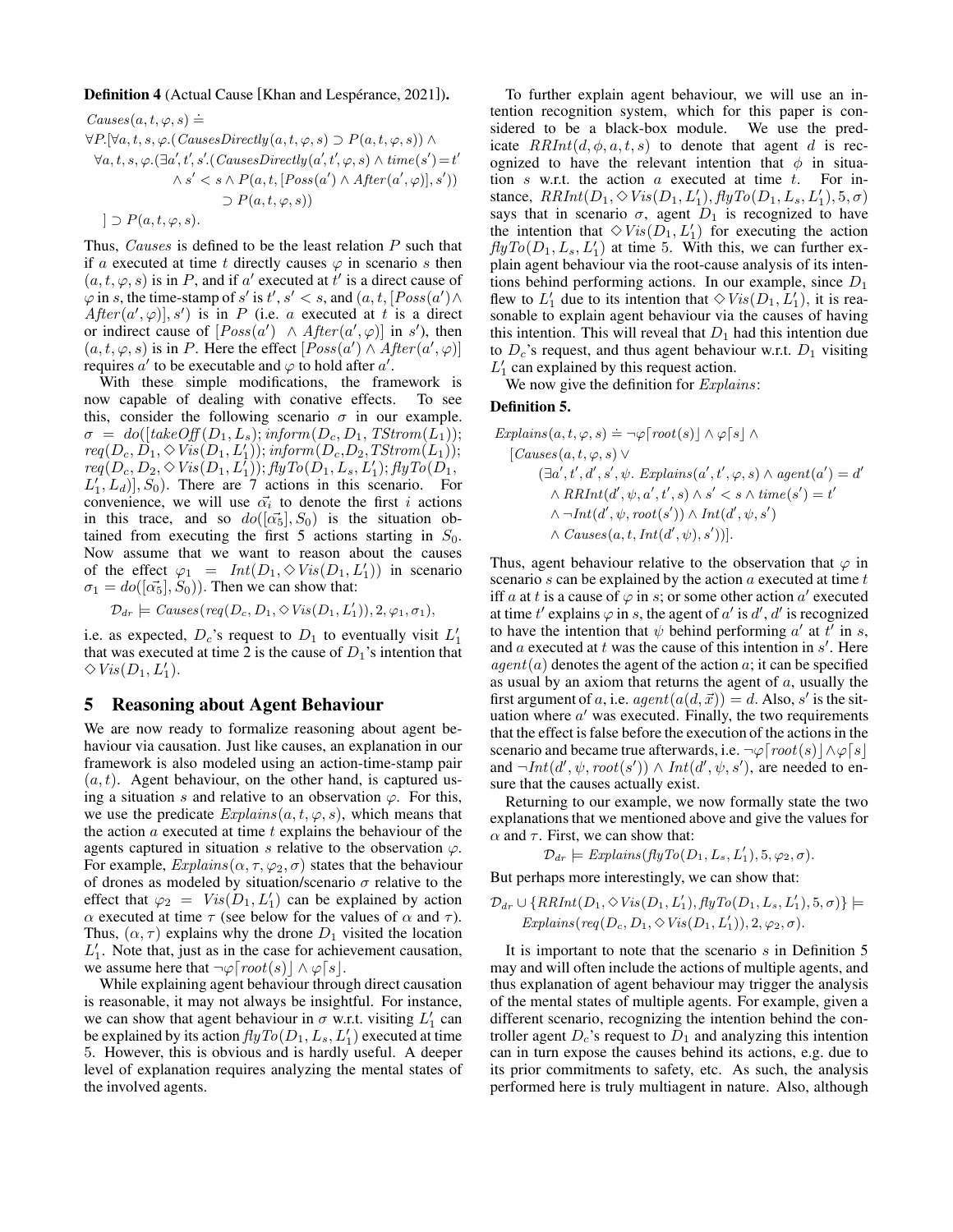our example only involves single-action causes and we do not consider epistemic effects, as discussed above, the framework does support secondary causes and causal knowledge dynamics; see [Khan and Lespérance, 2021] for concrete examples.

## 6 Conclusion

In this paper, we formalized causal reasoning about motivations. Using this, we offer a novel take on explainable AI that is grounded in theory of mind: agent behaviour in our framework can be explained via the causal analysis of observed effects, which as we show can trigger the analysis of their mental states. This paper reports our ongoing work. Understanding the properties of our proposal and how it relates to previous work in this area is what we plan to investigate next.

## Acknowledgments

We acknowledge the support of the Natural Sciences and Engineering Research Council of Canada (NSERC), [funding reference number RGPIN-2022-03433].

Cette recherche a été financée par le Conseil de recherches en sciences naturelles et en génie du Canada (CRSNG), [numéro de référence RGPIN-2022-03433].

## References

- <span id="page-6-12"></span>[Bacchus *et al.*, 1999] Fahiem Bacchus, Joseph Y. Halpern, and Hector J. Levesque. Reasoning about noisy sensors and effectors in the situation calculus. *Artificial Intelligence*, 111(1-2):171–208, 1999.
- <span id="page-6-9"></span>[Batusov and Soutchanski, 2018] Vitaliy Batusov and Mikhail Soutchanski. Situation calculus semantics for actual causality. In Sheila A. McIlraith and Kilian Q. Weinberger, editors, *Proceedings of the Thirty-Second AAAI Conference on Artificial Intelligence, (AAAI-18), the 30th innovative Applications of Artificial Intelligence (IAAI-18), and the 8th AAAI Symposium on Educational Advances in Artificial Intelligence (EAAI-18), New Orleans, Louisiana, USA, February 2-7, 2018*, pages 1744–1752. AAAI Press, 2018.
- <span id="page-6-2"></span>[Eiter and Lukasiewicz, 2002] Thomas Eiter and Thomas Lukasiewicz. Complexity results for structure-based causality. *Artificial Intelligence*, 142(1):53–89, 2002.
- <span id="page-6-16"></span>[Giacomo *et al.*, 2000] Giuseppe De Giacomo, Yves Lespérance, and Hector J. Levesque. Congolog, a concurrent programming language based on the situation calculus. *Artificial Intelligence*, 121(1-2):109–169, 2000.
- <span id="page-6-7"></span>[Glymour *et al.*, 2010] Clark Glymour, David Danks, Bruce Glymour, Frederick Eberhardt, Joseph D. Ramsey, Richard Scheines, Peter Spirtes, Choh Man Teng, and Jiji Zhang. Actual causation: A stone soup essay. *Synthese*, 175(2):169–192, 2010.
- <span id="page-6-1"></span>[Halpern and Pearl, 2005] Joseph Y. Halpern and Judea Pearl. Causes and explanations: A structural-model approach. part i: Causes. *The British Journal for the Philosophy of Science*, 56(4):843–887, 2005.
- <span id="page-6-8"></span>[Halpern and Peters, 2022] Joseph Y. Halpern and Spencer Peters. Reasoning about causal models with infinitely many variables. In *Proceedings of the 36th AAAI Conference on Artificial Intelligence*, 2022.
- <span id="page-6-0"></span>[Halpern, 2000] Joseph Y. Halpern. Axiomatizing causal reasoning. *Journal of Artificial Intelligence Research*, 12:317–337, 2000.
- <span id="page-6-5"></span>[Halpern, 2015] Joseph Y. Halpern. A modification of the halpern-pearl definition of causality. In Qiang Yang and Michael J. Wooldridge, editors, *Proceedings of the Twenty-Fourth International Joint Conference on Artificial Intelligence, IJCAI 2015, Buenos Aires, Argentina, July 25-31, 2015*, pages 3022–3033. AAAI Press, 2015.
- <span id="page-6-6"></span>[Halpern, 2016] Joseph Y. Halpern. *Actual Causality*. MIT Press, 2016.
- <span id="page-6-4"></span>[Hopkins and Pearl, 2007] Mark Hopkins and Judea Pearl. Causality and counterfactuals in the situation calculus. *Journal of Logic and Computation*, 17(5):939–953, 2007.
- <span id="page-6-3"></span>[Hopkins, 2005] Mark Hopkins. *The Actual Cause: From Intuition to Automation*. PhD thesis, University of California Los Angeles, 2005.
- <span id="page-6-11"></span>[Khan and Lespérance, 2005] Shakil M. Khan and Yves Lespérance. ECASL: a model of rational agency for communicating agents. In Frank Dignum, Virginia Dignum, Sven Koenig, Sarit Kraus, Munindar P. Singh, and Michael J. Wooldridge, editors, *4th International Joint Conference on Autonomous Agents and Multiagent Systems (AAMAS 2005), July 25-29, 2005, Utrecht, The Netherlands*, pages 762–769. ACM, 2005.
- <span id="page-6-15"></span>[Khan and Lespérance, 2010] Shakil M. Khan and Yves Lespérance. A logical framework for prioritized goal change. In Wiebe van der Hoek, Gal A. Kaminka, Yves Lespérance, Michael Luck, and Sandip Sen, editors, 9th *International Conference on Autonomous Agents and Multiagent Systems (AAMAS 2010), Toronto, Canada, May 10-14, 2010, Volume 1-3*, pages 283–290. IFAAMAS, 2010.
- <span id="page-6-14"></span>[Khan and Lespérance, 2015] Shakil M. Khan and Yves Lespérance. Infinite paths in the situation calculus. Technical Report EECS-2015-05, Department of Electrical Engineering and Computer Science, York University, Toronto, Canada, 2015.
- <span id="page-6-13"></span>[Khan and Lespérance, 2016] Shakil M. Khan and Yves Lespérance. Infinite paths in the situation calculus: Axiomatization and properties. In Chitta Baral, James P. Delgrande, and Frank Wolter, editors, *Principles of Knowledge Representation and Reasoning: Proceedings of the Fifteenth International Conference, KR 2016, Cape Town, South Africa, April 25-29, 2016*, pages 565–568. AAAI Press, 2016.
- <span id="page-6-10"></span>[Khan and Lespérance, 2021] Shakil M. Khan and Yves Lespérance. Knowing why - on the dynamics of knowledge about actual causes in the situation calculus. In Frank Dignum, Alessio Lomuscio, Ulle Endriss, and Ann